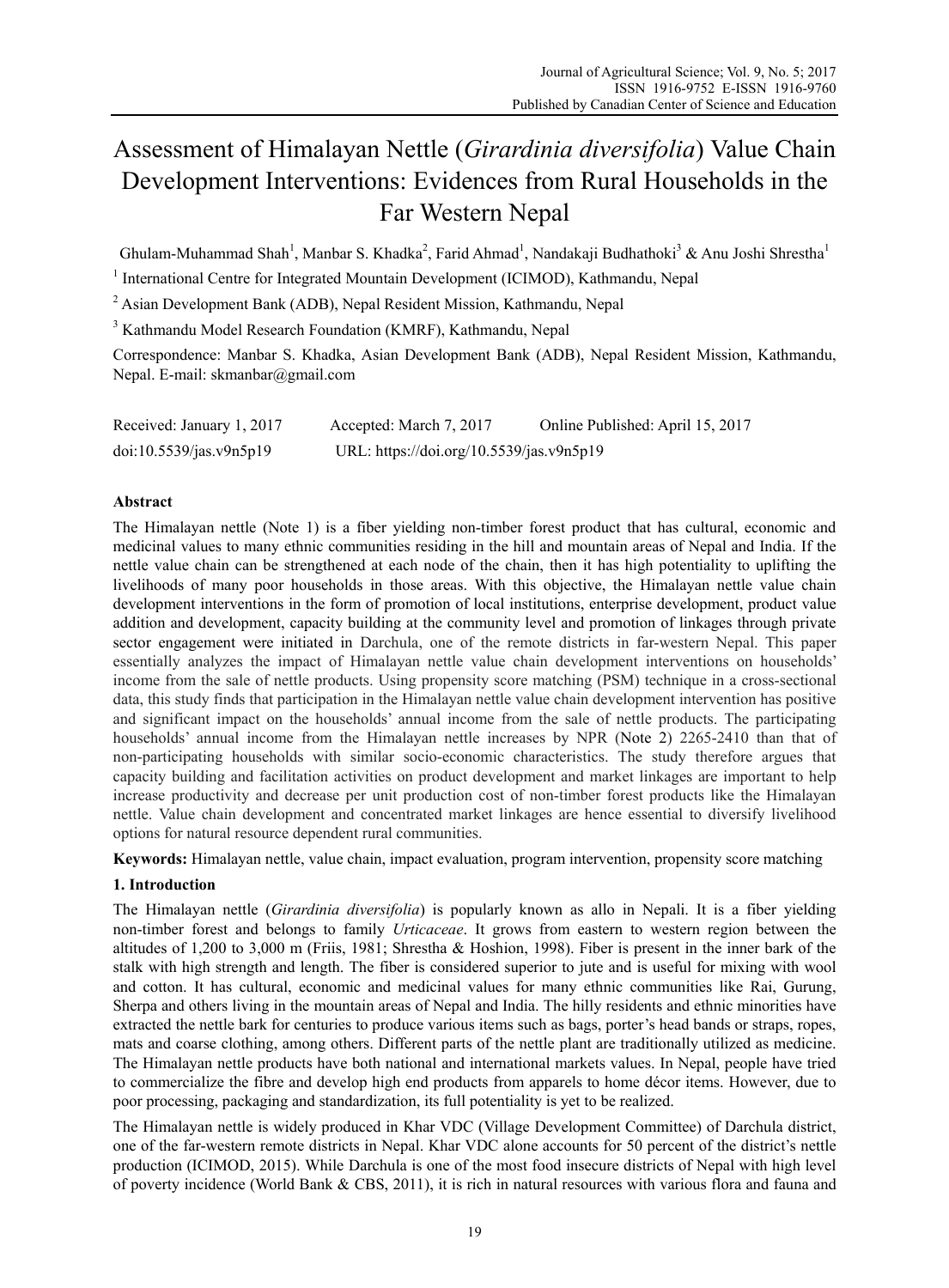non-timber forest products. If the nettle value chain can be strengthened at each node of the chain, then it has high potentiality to uplifting the livelihoods of many poor households in the district. This paper examines the impact of the Himalayan nettle value chain development intervention (in various forms such as promotion of local institutions and enterprise development, product value addition and development, capacity building at the community level and promotion of linkages through private sector engagement) on income from the sale of nettle products in 2015.

A value chain encompasses the full range of activities and services required to bring a product or service from its conception to sale in its final markets―whether local, national, regional, or global. The term 'value chain' refers to the fact that value is added to products and services as they pass from one link in the chain to the next through the combination with other resources, for example tools, human resources, knowledge, and skills, other raw materials or preliminary products (ILO, 2006). From the institutional perspective, a value chain can be defined as the organizational arrangements linking and coordinating the actors working at different points along the chain (Kaplinsky, 2004). Value chain development is regarded as a market-led approach as it helps satisfy the needs of the end consumers by fostering relationships and building trust among all stakeholders along a particular value chain to coordinate their activities. Various organizations have formulated approaches for value chain development. For instance, the International Centre for Integrated Mountain Development (ICIMOD) emphasizes inclusiveness, mountain specificities, and climate change perspectives (Hoermann et al., 2010), while aiming to overcome challenges and harness opportunities that can benefit the rural poor (Stamm & von Drachenfels, 2011). In addition to improved competitiveness and income distribution, which are core features of value chain development, the desired outcomes include higher income earnings for poor and vulnerable groups as well as active participation of women and youth (Altenburg, 2007).

Various types of value chain interventions such as trainings and better harvesting practices result in immediate benefits to the poor households in terms of increased income, enhanced understanding of environmental values and gender equality, among others. Such interventions further promote sustainable and quality production, thereby strengthening food security and fulfilling the basic necessities (Choudhary et al., 2011). Skill-enhancing training programs raise women empowerment in the form of increased income, more bargaining power and decision making on various fronts (Gurung et al., 2014).

Choudhary et al. (2014) show that that there are three folds increments in the market price due to rise in bargaining power. The increased bargaining power as a result of upgraded value chain leads to an increase in the households' income of bay leaf farmers in Nepal. Paudal et al. (2009) show that the use of improved technology is essential to increase the productivity and reduce per unit cost of production of the Himalayan nettle and Lokta (also known as Nepali paper) in the five VDCs of Baglung district in Nepal. The study further emphasizes on identifying constraints on value chain to make the Himalayan nettle and lokta (Nepali paper) production more profitable and competitive for sustainable development of rural livelihoods. Likewise, better market linkages help increase the households' earnings from non-timber forest products in Ethiopia (Gole & Koch, 2014).

Yet another study by Mahapatra et al. (2005) shows the importance of non-timber forest products in enhancing the rural livelihoods of the poor communities in Orissa and Jharkhand of India. The study finds that while the sale of non-timber forest products undoubtedly help enhance rural livelihoods, its impact however varies across ecological and socio-cultural settings. The study further argues that this variation should act as a basis as to where and when to apply non-timber forest product (NTFP) access and management policies (Mahapatra et al., 2005). Similarly, Meaton et al. (2015) apply value chain analysis to identify opportunities for the sustainable development of Ethiopian cardamom. Their study argues that the value chain development in the spice sector such as cardamom is essential and necessitates significant investment and expertise for its sustainable development (Meaton et al., 2015). Melaku et al. (2014) examine the relationship between non-timber forest products and household incomes in Bonga forest area of south-western Ethiopia. They find that non-timber forest products play a significant role in boosting households' incomes. In fact, the major non-timber forest products such as honey, coffee and spices accounted for 47 percent of the annual households' incomes (Melaku et al., 2014).

Using propensity score matching (PSM) method, Weber et al. (2011) show that program participation in forest-based microenterprises raises the household income level and capital accumulation of local residents of Amazon forest, Brazil. Cavatassi et al. (2011) examine whether or not linking smallholder potato farmers to high value agricultural market lead to significant changes in the household wellbeing in Ecuador. They find that there is positive and significant effect on participating households. Similarly, using PSM technique, Bonilla et al. (2011) assess the impact of seed capital program on the sales and employment of small businesses. They find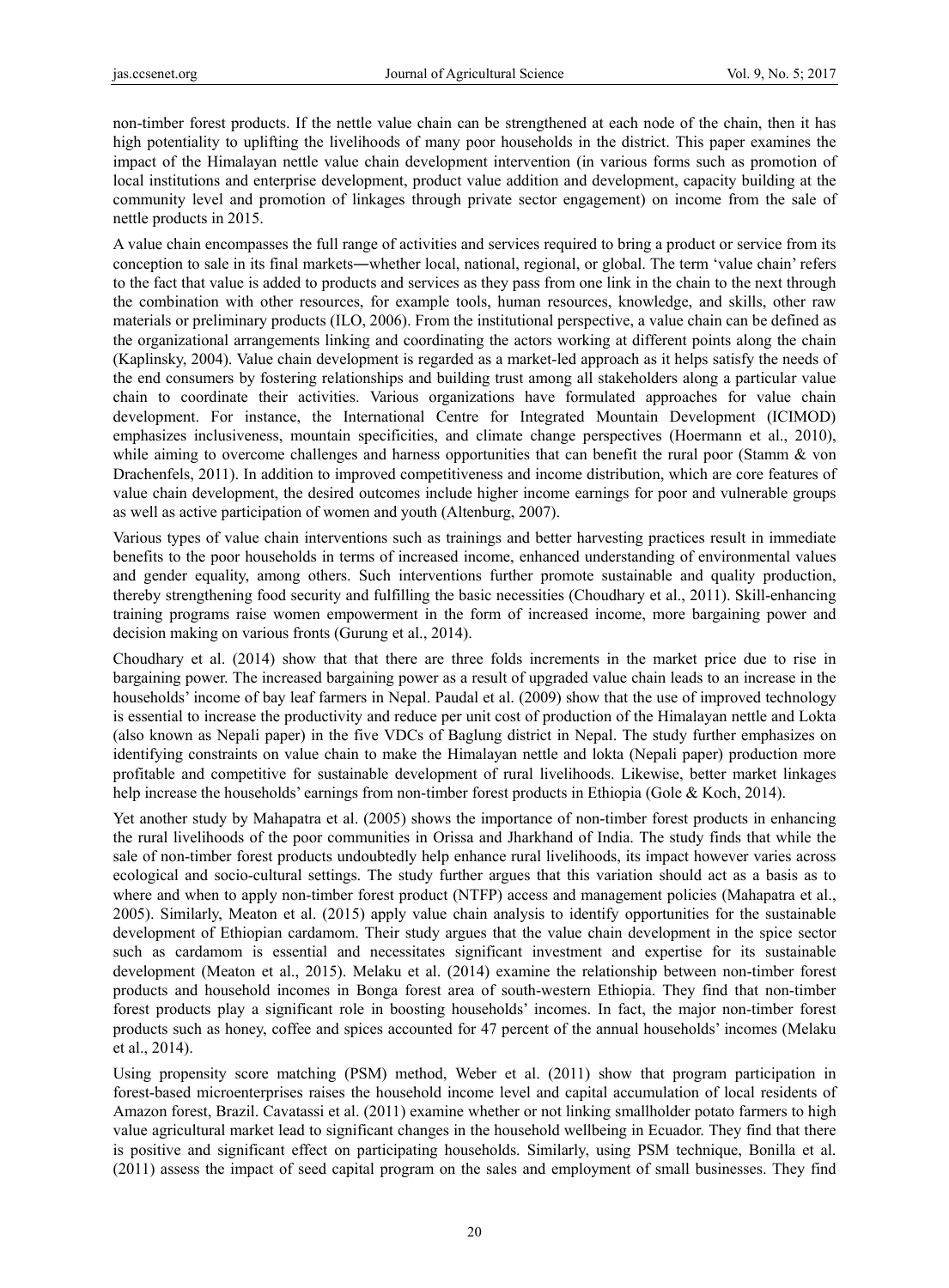that there is positive and significant effect on sales and number of workers of small and medium enterprises (SMEs).

Getachew et al. (2011) study the impact of market development programs on households' annual income in Ethiopia. They find that input and output market development programs have positive and significant impact on the adopter households' annual income (Getachew et al., 2011). In yet another study using PSM method, Budhathoki and Bhatta (2016) find that the adoption of improved rice varieties has positive and significant impact on the adopter households' annual agricultural earning and consumption expenditure in Nepal.

Nonetheless, a number of studies in Nepal that analyze the impact of program intervention on value chain analysis of various non-timber forest products are largely based on qualitative tools and techniques. Hence, this study intends to fill the research gap by applying propensity score matching technique to evaluate the impact of Himalayan nettle value chain development intervention on households' income from the sale of nettle products in Darchula district of Nepal.

## **2. The Himalayan Nettle Value Chain Intervention in Kailash Sacred Landscape**

Kailash Sacred Landscape Conservation and Development Initiative (KSLCDI) is a trans-boundary collaborative programme among China, India and Nepal with a focus on conserving and developing natural resources. In Nepal, KSLCDI is jointly implemented by Ministry of Forests and Soil Conservation, Government of Nepal, Research Centre for Applied Science and Technology (RECAST), Tribhuvan University and ICIMOD in four districts of mid and far western regions of Nepal. The KSLCDI at ICIMOD has worked on capacity development of the communities, thus adding value to the Himalayan nettle products and improving market linkages. In fact, the program intervention was carried out from 2013 to 2015 in a recently established conservation area Api Nampa Conservation Area (ANCA). With a focus on promoting livelihood, the KSLCDI has adopted value chain development approach, whereby the Himalayan nettle was chosen for livelihood promotion of the rural communities. Intervention at various levels started from 2013 with the development of criteria to selection of value chain emphasizing on conservation and development. Various capacity building trainings at community levels were conducted. A number of enterprise development interventions that helped produce value added products such as bags, shawls, penholders, and other items were conducted at the local level. Several women leadership and mentoring programs, exposure visits and participation at trade fairs for marketing skills were conducted in 2015. In fact, KSLCDI has adopted a phase-in approach for this intervention. The first phase was initiated during 2014 after completing various scoping and assessment studies in 2013. During the first phase of the intervention, KSLCDI identified interested groups of people who would like to adopt the Himalayan nettle (also known as allo in Nepali) as innovative livelihood option. Following which, Bhumiraj allo association was registered as a processing center at Khar VDC of Darchula district with an objective to strengthen horizontal linkages so that the community will have better volume and higher bargaining power. The members of the association were mostly women as the nettle thread making, weaving, knitting and stitching are mostly done by women. Various capacity development activities throughout the year were organized in order to improve the quality of thread, develop new products and so forth. A common facility center with improved equipment and technology was provided to the association so as to increase efficiency as well as quality of products made out of the nettle. The assurance of market and the presence of private sector providing various trainings and exposure visits as well as offering buy back guarantee encouraged farmers to adopt new technology and accept the Himalayan nettle as an alternative livelihood option for them. Bhumiraj association started with 26 members and now has 76 members mainly from wards 1, 2, and 3. During the second phase, KSLCDI established Sundamunda allo association in 2015, comprising 35 members mainly from wards 7, 8 and 9 of Khar VDC of Darchula district.Thus far, KSLCDI has conducted preliminary capacity building related activities with this group.

## **3. Site and Data Description**

Khar VDC (80.640171°E, 29.794159°N) of Darchula district is our pilot intervention site, while control households are randomly selected from nearby Yarkot VDC (80.690341°E, 29.837993°N) of the same district. The district is located at an altitude of 889 meters. It lies in the remote far-western region of Nepal and is bordered by India to the west and China to the north.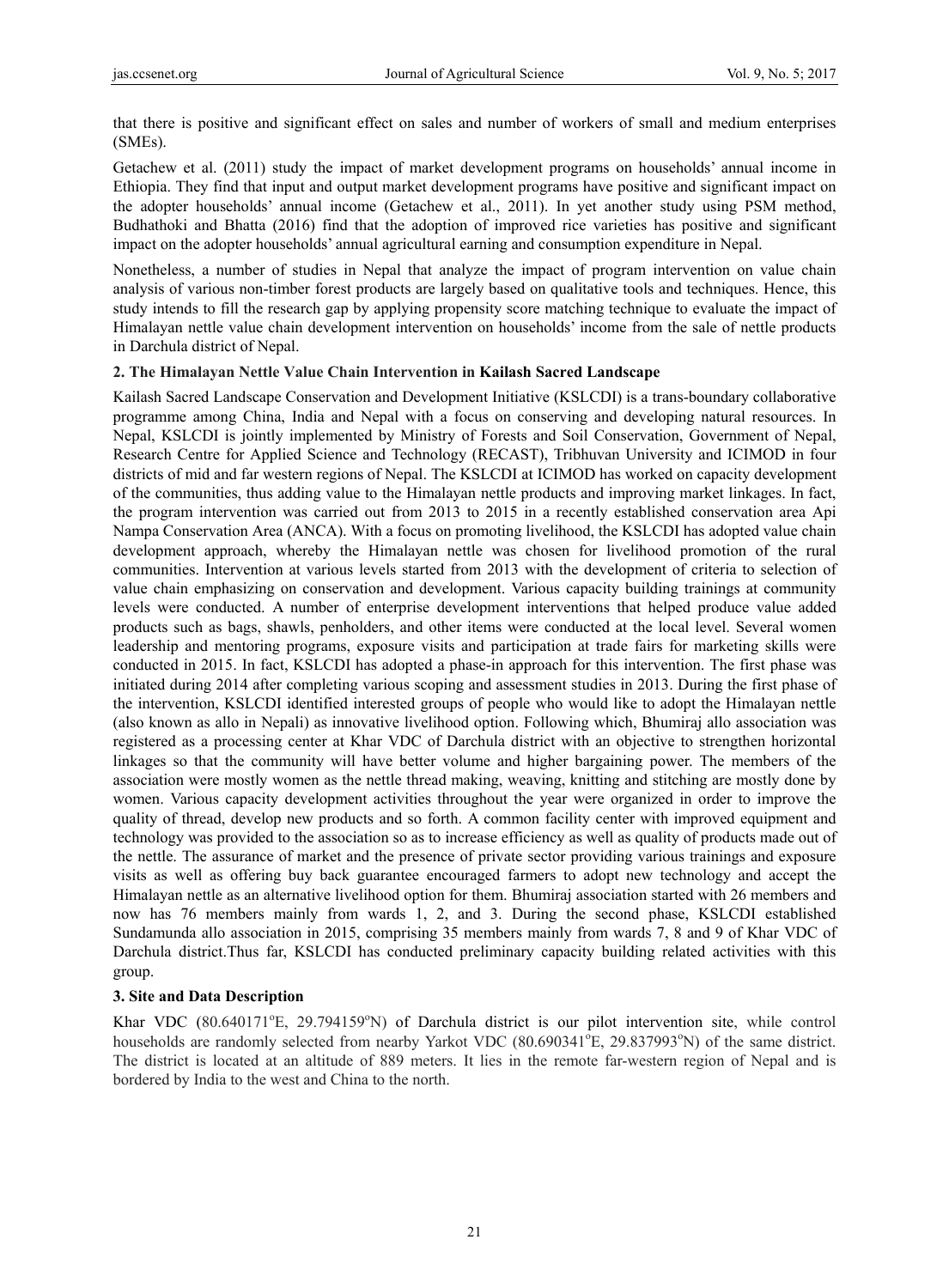

Figure 1. Map of Nepal depicting Darchula district

Source: Office for the Coordination of Humanitarian Affairs (OCHA), United Nations, Nepal (2008).

The top left corner shows the map of Nepal with the red triangle depicting Darchula district, and the central image is the map of Darchula district (Figure 1).



Figure 2. Map of the study area

Source: Geospatial Solutions Unit, ICIMOD.

A questionnaire was developed and administered to household heads or other responsible household members for data collection. A non-experimental survey design was adopted for this study. Using the household survey questionnaire, a rapid mid-term assessment of the Himalayan nettle value chain intervention was conducted and so information from randomly selected beneficiary households (*i.e.* members of Bhumiraj allo and Sundamunda allo associations) was collected. Information from another randomly selected 35 households was collected from ward 9 of the nearby Yarkot VDC, where the Himalayan nettle value chain development is not being implemented, but the households are traditionally involved in the nettle collection and production. It is assumed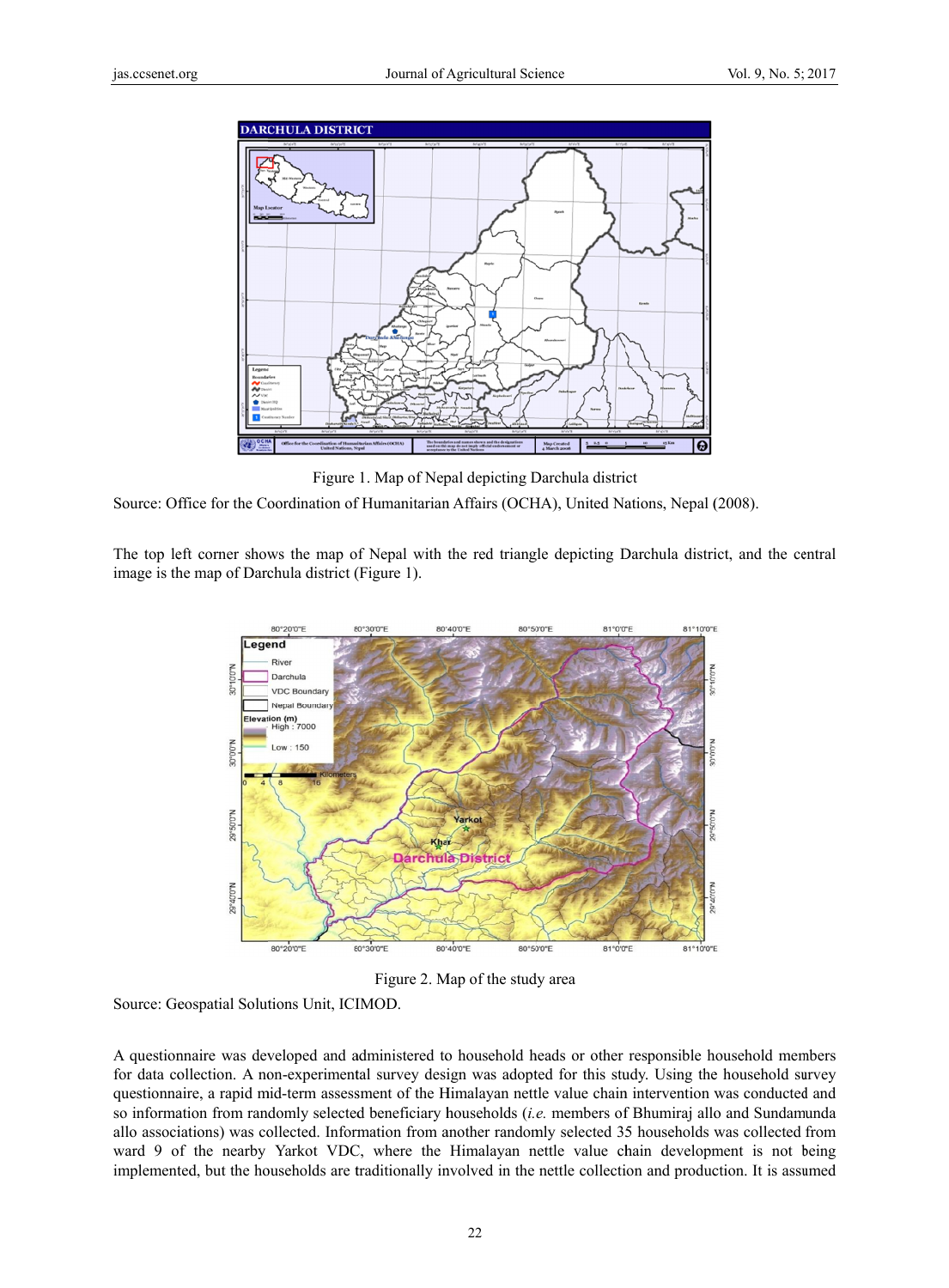that these randomly selected 35 households will serve as control (non-beneficiary) households to our design. The baseline data basically captures information on household head's occupation and household's income; their involvement in agriculture and farming; the Himalayan nettle collection and production; Hemp (*Cannabis*) collection and production; Nigalo (*Drepanostachyum khasianum*) collection and production; Bamboo (*Poaceae*) collection and production; and livestock rearing. Like the nettle value chain beneficiary wards (1, 2, 3, 7, 8, and 9 in Khar VDC), the selected control ward 9 is the highest nettle producing ward in Yarkot VDC. Survey VDCs are marked with star as shown in Figure 2. Raw data was entered into excel and then imported into STATA for final data analysis.

#### **4. Analytical Framework**

The ideal scenario for impact evaluation is the Randomized Controlled Trial (RCT) which economists often call it the gold standard for evaluation due to randomly assigned interventions. Randomization implies that reasonable care is taken to ensure that every entity has an equal probability of being in either the treatment or control group (Becerril & Abdulai, 2010). But in the absence of non-randomness, where program participation becomes a self-selection issue, propensity score matching (PSM) is used in assessing the causal effect of program participation on the core outcome of interests (Wu et al., 2010). PSM compares the outcomes of treatment group with observationally similar nonparticipants (*i.e.* control group) to estimate the effects of the intervention (Heinrich et al., 2010).

The members of the associations so formed in Darchula under KSLCDI were provided trainings on the Himalayan nettle value chain development over the years. The site selection was not random and even the households that participate in the training programs were self-selected. For impact evaluation, the control households were randomly selected from nearby Yarkot VDC of Darchula district. These households are similar in socioeconomic characteristics to that of treatment households. Furthermore, they are equally involved in the Himalayan nettle collection, production and sale of nettle products, thus qualifying them as counterfactuals in this non-experimental survey design.

In order to compare the outcome of program participants with those of eligible non-participants from the control group, one needs to estimate the average treatment effect on the treated (ATT). More importantly, both the treatment and control households should be similar in terms of socio-economic characteristics. As shown in Heinrich et al. (2010), the average treatment effect on the treated (ATT) that captures the impact of the program on participating individuals is given by:

$$
ATT = E (Y_1 - Y_0 | D = 1)
$$
 (1)

Mathematically, ATT can be rewritten as:

$$
ATT = E (Y_1 | D = 1) - E (Y_0 | D = 1)
$$
 (2)

The second term,  $E(Y_0|D = 1)$  is the average outcome that the treated individuals would have obtained in the absence of treatment, which is unobservable.

But we do observe the average outcome for control individuals. Essentially, we can calculate:

$$
\Delta = E \ (Y_1 | D = 1) - E \ (Y_0 | D = 0) \tag{3}
$$

Adding and subtracting  $E(Y_0|D = 1)$  in Equation (3), we have,

$$
\Delta = E(Y_1|D = 1) - E(Y_0|D = 1) + E(Y_0|D = 1) - E(Y_0|D = 0)
$$
  

$$
\Delta = ATT + E(Y_0|D = 1) - E(Y_0|D = 0)
$$
 (from Equation (2))

$$
\Delta = ATT + SB
$$

Source: Heinrich et al. (2010). *A primer for applying propensity-score matching*. Inter-American Development Bank, Washington DC, USA.

The second term SB is the selection bias that basically captures the mean differences between the counterfactual for treated group (*i.e.* unobservable) and the observed outcome for the untreated group. If this term is zero, then there is no selection bias and so Equation (3) would give us an unbiased estimation of program impact. But given the nature of non-randomness in program placement, selection bias exists. And so, simply differentiating the mean outcomes between the treated and untreated groups will be a biased estimator of ATT (Wooldridge, 2010). For the correct estimation of the parameter, selection bias must be zero.

But in this study, the program intervention is a purposive one as reflected with program selection site as well as formation of Himalayan nettle (allo) associations. Had the program intervention been purely random, then the treatment status (D) would be uncorrelated with covariates (both observable and unobservable) and so the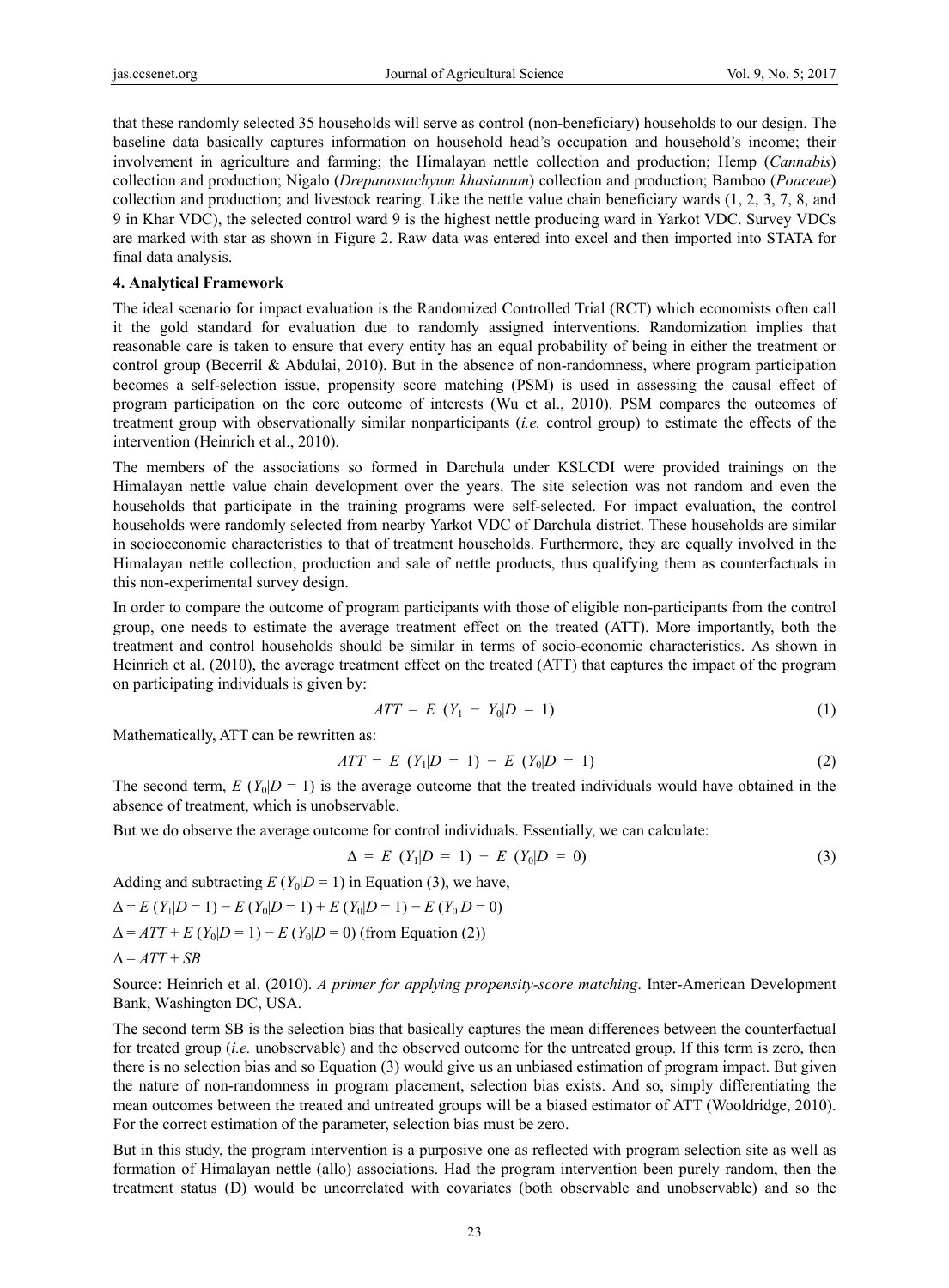potential outcomes would be statistically independent of the treatment status (Heinrich et al., 2010). This is known as conditional independence assumption. In technical notation:

$$
(Y_1, Y_0) \perp D \tag{4}
$$

Where,  $Y_1$  = outcome for treated group;  $Y_0$  = outcome for control group; D = treatment status (1 for treated and 0 for control groups).

This basically hints that all the characteristics of the individuals are essentially similar between treated and untreated groups. So on an average, the mean characteristics between these two groups will be similar, meaning:

$$
E(Y_0|D = 1) = E(Y_0|D = 0)
$$
\n(5)

The Equation (5) implies that the expected outcomes for the treated individuals in the absence of treatment (unobservable) would be equal to that of untreated individuals (observable). So the left hand-side can be substituted with the right hand side to estimate the ATT in Equation (2). Hence, randomized experiments ensure that the bias term is zero and the program impact is simply the difference between the average outcomes between treated and untreated groups (Heinrich et al., 2010).

The second assumption that must uphold for unbiased estimation of ATT is the common support condition also known as overlap condition. This basically ensures that there is sufficient overlap in the characteristics of the treated and untreated units to find adequate matches' (Mendola, 2007). But PSM does not take into account any biasness emerging from time invariant unobserved heterogeneity. To overcome such biasness, PSM method can be employed first and then difference-in-difference model in a panel dataset (Bryson, 2002). For instance, using household-level fixed effect in panel dataset, Khadka (2009) analyzes the impact of availability of microfinance on child labor in rural Bangladesh.

#### **5. Results and Discussion**

Table 1 provides a summary statistics of key variables. The mean total income from the sale of Himalayan nettle products in 2015 for both treatment and control group is NPR 2422 (1 US\$ = NPR 107). Interestingly, the mean total income from the sale of nettle products has been increasing over the years (Table 1). On an average, the households possess 6 bullock/cows. Nearly 88 percent of the survey respondents said that agriculture is their principal occupation.

| Variables                                                   | Mean   | Std. Dev. | Min          | Max    |
|-------------------------------------------------------------|--------|-----------|--------------|--------|
| Total income from the sale of Himalayan nettle in 2015      | 2422.2 | 12429.2   | $\theta$     | 150000 |
| Total income from the sale of Himalayan nettle in 2014      | 1467.1 | 8319.6    | $\theta$     | 100000 |
| Total income from the sale of Himalayan nettle in 2013      | 1331.6 | 6771      | $\mathbf{0}$ | 80000  |
| Total number of bullock/cows                                | 5.5    | 2.0       | 2            | 12     |
| Household head respondent (Male = 1, female = 0)            | 0.3    | 0.4       | $\theta$     | 1      |
| Household head main earning (If agriculture then 1, else 0) | 0.8    | 0.3       | $\mathbf{0}$ | 1      |
| Agriculture land owned (Ropani)                             | 11.2   | 6.3       | 1            | 40     |
| Himalayan nettle bark extraction in 2015 (kg)               | 17.9   | 33.8      | $\theta$     | 300    |
| Himalayan nettle bark extraction in 2014 (kg)               | 14.8   | 29.1      | $\theta$     | 200    |
| Himalayan nettle bark extraction in 2013 (kg)               | 10.9   | 23.8      | $\theta$     | 150    |
| Total hemp income in 2015                                   | 457.1  | 1212.4    | $\mathbf{0}$ | 10000  |
| Total nigalo income in 2015                                 | 1595.5 | 6593.5    | $\Omega$     | 65000  |
| Total income from bullock/cows by-products in 2015          | 434.9  | 1324.3    | $\Omega$     | 7000   |
| Total earnings from sale of crops in 2015                   | 3177.2 | 8769.2    | $\theta$     | 78000  |
| Training in 2015 (Treatment = 1, control = 0)               | 0.7    | 0.4       | $\mathbf{0}$ | 1      |
| Total number of observations (N)                            | 146    |           |              |        |

Table 1. Summary statistics

*Note*. the min. value for total income from the Himalayan nettle is zero because some of the households' production is not sufficient enough for sale.

The average land owned is approximately 11 ropanis (1 hectare  $= 19.65$  ropani) per household (Table 1). The mean earnings from the sale of nigalo products are considerably higher than that of earnings from the sale of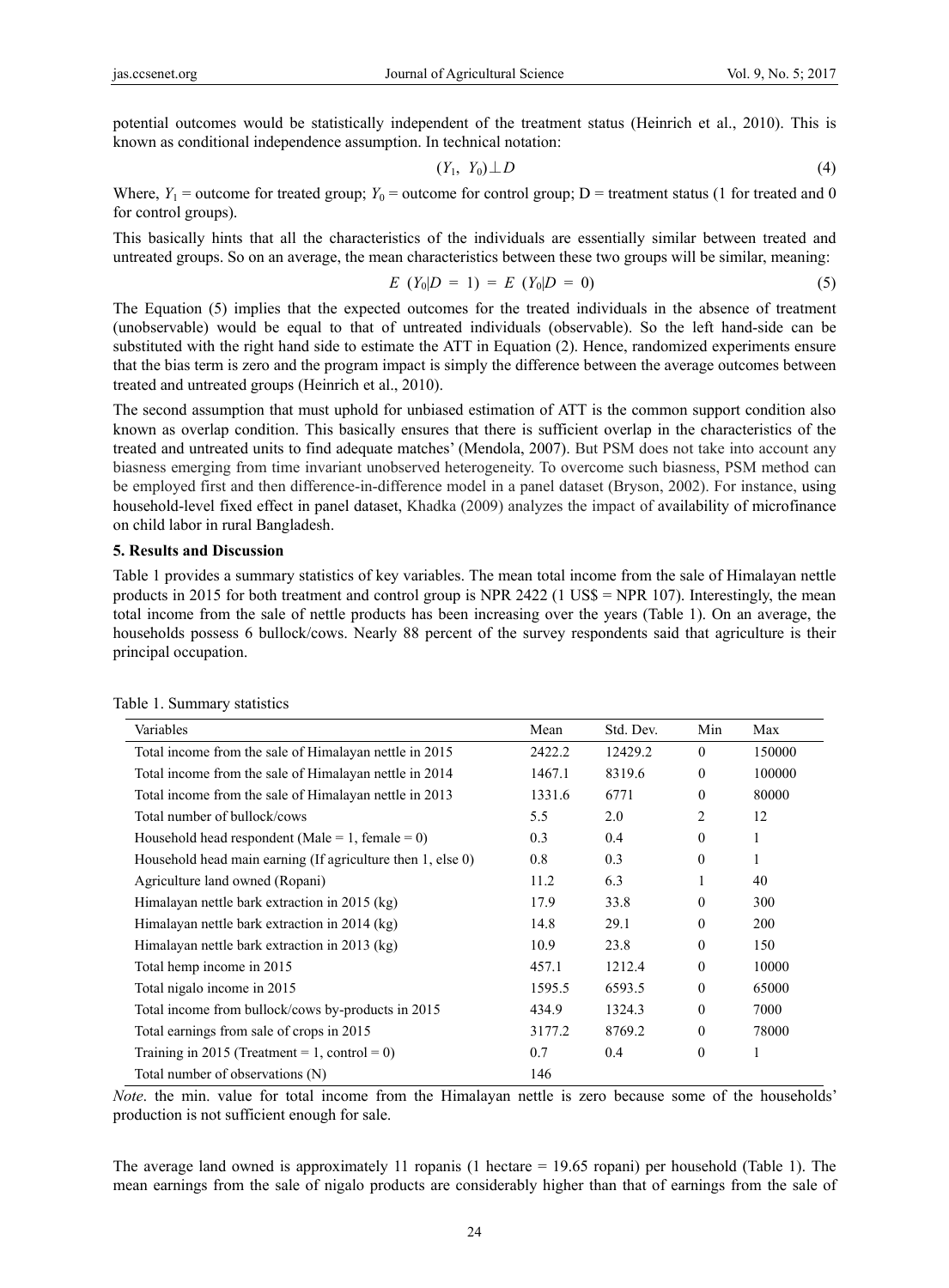hemp in 2015. The mean earnings from the sale of various crops (wheat, maize, barley etc.) in 2015 is NPR 3,177. And nearly 75 percent of the respondents said that they received training on nettle value chain development in 2015.

| Variables                                                                   | Mean (Control group)<br>$N = 37$ | Mean (Treatment group)<br>$N = 109$ | Mean difference |  |
|-----------------------------------------------------------------------------|----------------------------------|-------------------------------------|-----------------|--|
| Agriculture land owned (Ropani)                                             | 6.7                              | 12.7                                | $-6.041***$     |  |
| The Himalayan nettle bark extraction in 2015 (kg)                           | 37.9                             | 11.1                                | 26.836***       |  |
| The Himalayan nettle bark extraction in 2014(kg)                            | 32.2                             | 8.9                                 | 23.321***       |  |
| The Himalayan nettle bark extraction in 2013(kg)                            | 30.0                             | 4.5                                 | 25.477***       |  |
| Total nigalo income in 2015 (NPR)                                           | 1945.9                           | 1476.6                              | 469.340         |  |
| Total earnings from sale of crops in 2015 (NPR)                             | 7334.4                           | 1766.0                              | 5568.404***     |  |
| Total Himalayan nettle income in 2015 (NPR)                                 | 2047.5                           | 2549.4                              | $-501.882$      |  |
| Total Himalayan nettle income in 2014 (NPR)                                 | 1380.6                           | 1496.4                              | $-115.792$      |  |
| Total Himalayan nettle income in 2013 (NPR)                                 | 1322.9                           | 1334.5                              | $-11.614$       |  |
| Household head main earning<br>(If agriculture then $1$ , else 0)           | 0.8                              | 0.8                                 | 0.020           |  |
| Household head main occupation<br>(If farming on owned land then 1, else 0) | 0.8                              | 0.8                                 | $-0.007$        |  |
| Household head respondent (Male = 1, female = 0)                            | 0.9                              | 0.2                                 | $0.708***$      |  |
| Total hemp income in 2015 (NPR)                                             | 1476.7                           | 111.0                               | 1365.748***     |  |
| Total livestock expenses in 2015 (NPR)                                      | 9443.2                           | 2037.6                              | 7405.629***     |  |

*Note*. \*\*\* denotes that mean differences between treatment and control households are statistically significant at 1 percentage level.

There are statistically significant differences in a number of observable covariates between the treatment and control households. The average landholding for treatment households is higher than that for control households and the difference is statistically significant at 1 percent level (Table 2). On the other hand, mean nettle bark extraction in all the years is significantly higher for control households than that for treatment households ( $p <$ 0.01). Likewise, mean earnings from sale of various crops (wheat, maize, barley etc.) in 2015 for control households are significantly higher than treatment households ( $p < 0.01$ ) (Table 2). The mean earnings from the sale of hemp products is significantly higher for control households than that for treatment households ( $p < 0.01$ ) (Table 2). And the control households spent significantly higher on livestock than treatment group in 2015.

A Logit model is used to predict the probability of household's participation in Himalayan nettle value chain development training. Table 3 reports the associated logit estimates. Findings show that gender of the household head, agricultural land holding and total livestock expenses in 2015 are important variables that determine household's propensity to participate in the training program.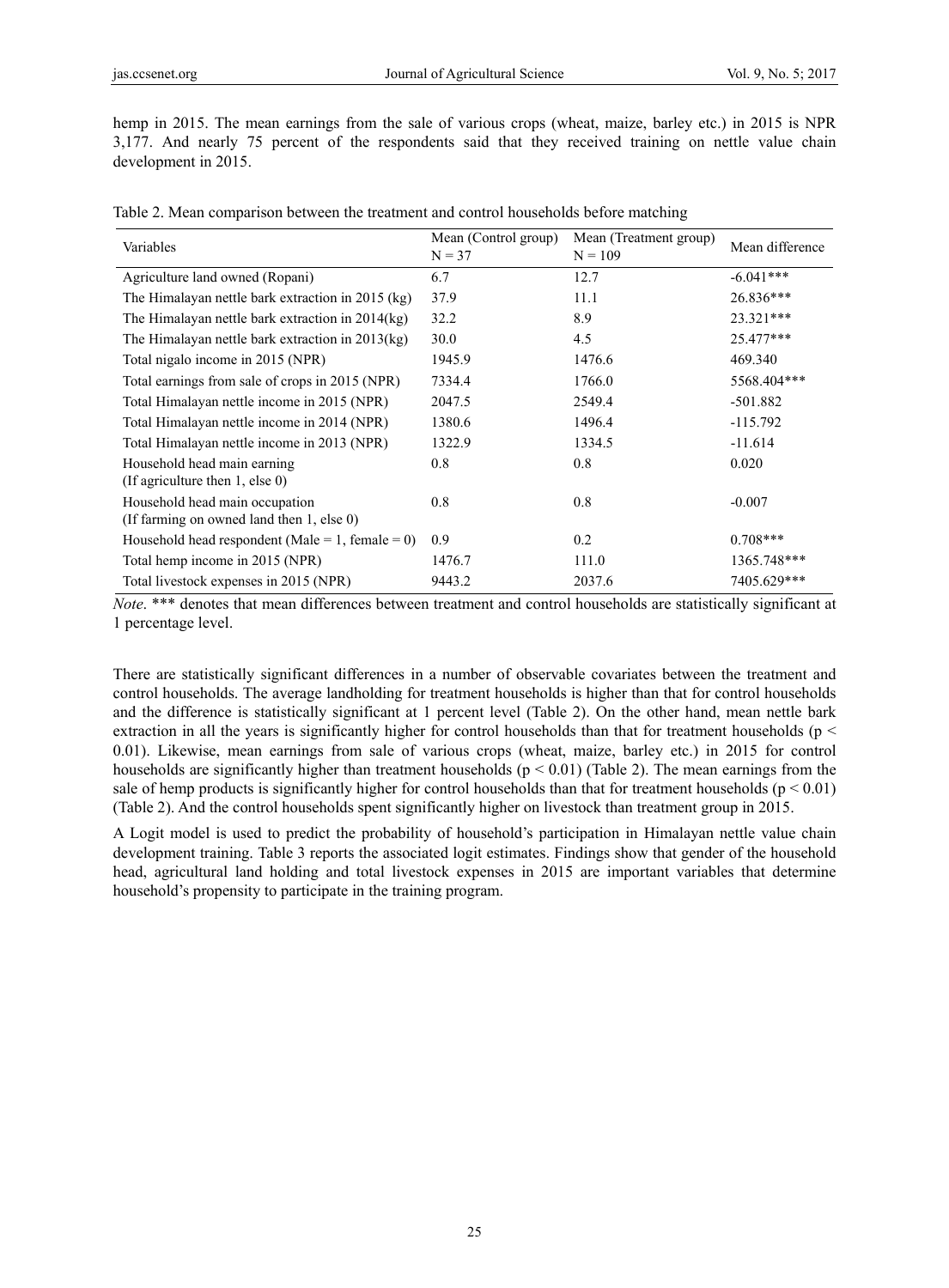| Variables                                                    | Coefficient | Z-value    |
|--------------------------------------------------------------|-------------|------------|
| Total income from the sale of Himalayan nettle in 2014 (NPR) | .0003       | 0.80       |
| Total income from the sale of Himalayan nettle in 2013 (NPR) | $-.0002$    | $-0.39$    |
| Household head respondent (Male = 1, female = 0)             | $-2.4$      | $-2.12**$  |
| Agriculture land owned (Ropani)                              | .29         | $2.61***$  |
| Himalayan nettle bark extraction in 2015 (kg)                | $-.06$      | $-1.60$    |
| Himalayan nettle bark extraction in $2014\text{(kg)}$        | .02         | 0.81       |
| Himalayan nettle bark extraction in $2013\,(kg)$             | $-.01$      | $-0.31$    |
| Total hemp income in 2015 (NPR)                              | $-.0002$    | $-0.65$    |
| Total nigalo income in 2015 (NPR)                            | $-.00004$   | $-0.51$    |
| Total earnings from bullock/cows by-products in 2015 (NPR)   | $-.0003$    | $-1.35$    |
| Total livestock expenses in 2015 (NPR)                       | $-.0001$    | $-2.64***$ |
| Total earnings from sale of crops in 2015 (NPR)              | $-.00004$   | $-0.66$    |
| Constant                                                     | 1.84        | $-1.35$    |
| Number of observations $(N)$                                 | 146         |            |
| Pseudo $R^2$                                                 | 0.70        |            |

#### Table 3. Results of Logit estimation of propensity scores

*Note*. \*\* and \*\*\* denote significance at 5 and 1 percent levels respectively.

Explanatory variables include total income from the sale of nettle products in 2014, total income from the sale of nettle products in 2013, a dummy variable representing gender of the household head, agriculture landholding, total earnings from the sale of various crops in 2015 and total livestock expenses in 2015, among others. The pseudo- $R^2$  of the Logit model estimate is 0.70 and the combination of variables satisfies the balance requirement.

Results show that female household heads have a higher probability of participating in the training program. With male household heads, there is a significant negative effect on propensity to participate in the Himalayan nettle value chain development training program. This is consistent with the general findings that more females than males are involved in collection, processing and marketing of nettle products in Darchula district. Households with more agricultural land area are more likely to participate in Himalayan nettle value chain development training program. And total livestock expenses in 2015 have a negative effect on propensity to participate in the nettle value chain development training program. This may be because higher livestock expenses are directly associated with number of livestock. Households with more livestock tend to spend significant time rearing their cattle and have less time for the nettle collection, processing and marketing activities.

## *5.1 Effect of Different Matching Algorithms*

With the use of propensity score matching, we obtain the average treatment effect on the treated (ATT) as well as matched treated and non-treated observations. There are several matching techniques to estimate the effect of program participation (*i.e.* training) on households' total income from the sale of nettle products in 2015. The most widely used matching algorithms are the nearest neighborhood matching (NNM) and kernel-based matching (KBM). The NNM technique chooses matching partners (households) from the treatment and control groups that are closer with each other in terms of propensity scores. On the other hand, KBM is non parametric method that uses the weighted average of the outcome variable for all individuals in the control group to construct the counterfactual outcome. The weighted average is compared with the outcome for the treatment group. The difference estimates the impact of treatment on treated (Heinrich et al., 2010). Caliper matching approach is also employed in this paper. Caliper matching basically throws out the treated units that do not have 'good' matches.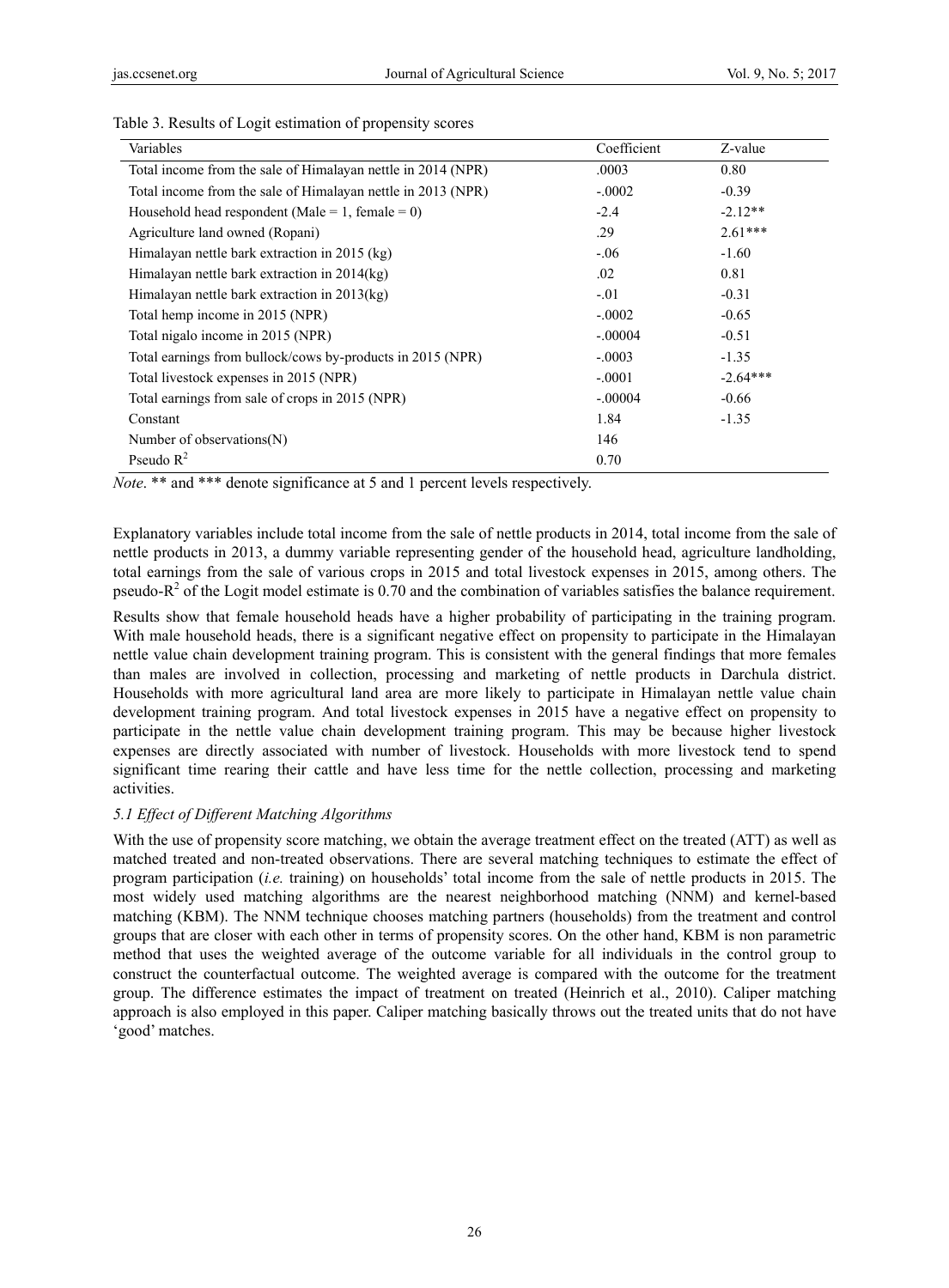| Matching algorithms                                               | Average treatment effect<br>on treated (ATT) | Common support<br>imposed | Balancing property<br>satisfied |
|-------------------------------------------------------------------|----------------------------------------------|---------------------------|---------------------------------|
| Nearest neighborhood matching (1)<br>using one nearest neighbor   | $2265(1.67)^*$                               | Yes                       | Yes                             |
| Nearest neighborhood matching (2)<br>using two nearest neighbors  | $2329(1.72)^*$                               | Yes                       | Yes                             |
| Nearest neighborhood matching (4)<br>using four nearest neighbors | 2409 (1.79)*                                 | Yes                       | Yes                             |
| Caliper = $0.25$                                                  | $2265(1.67)^*$                               | Yes                       | Yes                             |
| Kernel based matching                                             | $2345(1.09)*$                                | Yes                       | Yes                             |

|  |  |  | Table 4. Effect of training on households' total income from the Himalayan nettle in 2015: matching estimates |
|--|--|--|---------------------------------------------------------------------------------------------------------------|
|  |  |  |                                                                                                               |

*Note*. z-statistics are in parentheses. \* denotes significance at 10 percent level.

Matching estimates show that participation in the Himalayan nettle value chain development training programs has a positive and significant impact on household's total income from the sale of nettle products in 2015. NNM (1) uses one nearest neighbor from the control group that is closest with the household in the treatment group in terms of propensity score. On the other hand, NNM (4) uses four nearest neighbors for matching purposes. Caliper (0.25) matching restricts Pscore matches to be within 0.25 and so throws out the treated units that do not have a control case within the range of the caliper. NNM (1) and KBM show that participating households earn more than non-participating households from the sale of nettle products by NPR 2,265 per annum and NPR 2,345 per annum respectively (Table 4). In sum, the participating households' annual incomes from the sale of Himalayan nettle products increases by NPR 2265-2410 than that of non-participating households with similar socio-economic characteristics. Findings are consistent with all the matching algorithms.

|  |  |  |  |  | Table 5. Mean values for treatment and control groups after matching |
|--|--|--|--|--|----------------------------------------------------------------------|
|  |  |  |  |  |                                                                      |

| Variable                                                     | Mean             |         | % bias                           | t-test  |        |
|--------------------------------------------------------------|------------------|---------|----------------------------------|---------|--------|
|                                                              | Treatment        | Control |                                  | t       | P >  t |
| Agriculture land owned (Ropani)                              | 12.77            | 12.31   | 8.7                              | 0.61    | 0.54   |
| Himalayan nettle bark extraction in 2015 (kg)                | 11.11            | 1.85    | 26.7                             | 3.27    | 0.001  |
| Himalayan nettle bark extraction in 2014 (kg)                | 8.92             | 1.16    | 25.8                             | 3.26    | 0.001  |
| Himalayan nettle bark extraction in 2013 (kg)                | 4.53             | 1.2     | 13                               | 2.16    | 0.032  |
| Total nigalo income in 2015 (NPR)                            | 1477             | 110     | 23                               | 1.96    | 0.051  |
| Total earnings from bullock/cows by-products in 2015 (NPR)   | 115              | 1202    | $-71.2$                          | $-9.01$ | 0.000  |
| Household head respondent (Male = 1, female = 0)             | 0.21             | 0.63    | $-120$                           | $-6.94$ | 0.000  |
| Household head main earning (If agriculture then 1, else 0)  | 0.87             | 0.39    | 146.5                            | 8.37    | 0.000  |
| Total earnings from sale of crops in 2015 (NPR)              | 1766             | 428     | 17.1                             | 1.51    | 0.133  |
| Total hemp income in 2015 (NPR)                              | 111              | 90      | 1.5                              | 0.32    | 0.746  |
| Total income from the sale of Himalayan nettle in 2014 (NPR) | 1497             | 78      | 20.6                             | 1.54    | 0.124  |
| Total income from the sale of Himalayan nettle in 2013 (NPR) | 1335             | 69      | 22.4                             | 1.7     | 0.091  |
| Sample                                                       | Pseudo R-squared |         | Mean bias for observed variables |         |        |
| Unmatched                                                    | 0.632            |         | 75.7                             |         |        |
| Matched                                                      | 0.524            |         | 34.6                             |         |        |

Mean standardized biasness among covariates has been significantly reduced after matching. The mean bias for observed covariates dropped from 75.7 to 34.6 (Table 5). Furthermore, we check whether the balancing property has been satisfied or not.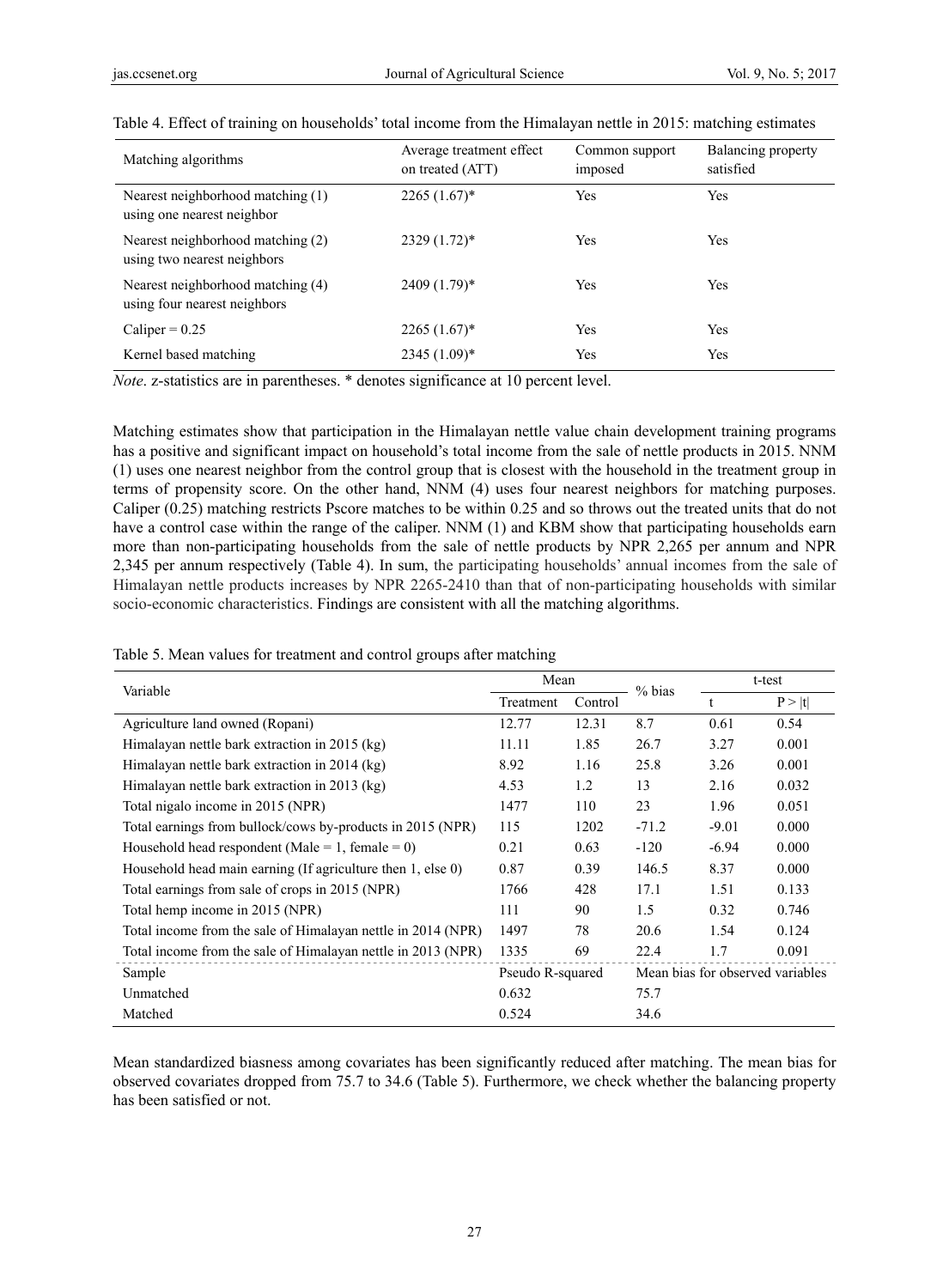

Figure 3. Checking for balanced match

Figure 3 shows that covariates are balanced across treated and non-treated groups in sample matched or weighted by propensity score. In essence, there is less biasness in the various covariates after matching between them. This also suggests that there is sufficient overlapping in the propensity scores of the treated and non-treated groups/households before matching.

Figure 4 presents the distribution of the propensity scores as well as the region of common support for both treated and non-treated groups. The idea is to see if we have enough overlap between the treated and non-treated groups to make reasonable comparisons. Looking at the graph, one finds that almost all the treated cases have propensity scores in the range of 0.8 to 0.9, and there seem to be few non-treated cases in that range (Figure 4). There are non-treated cases everywhere, but most of them appear to be concentrated in the range of 0.01 to 0.2.



Figure 4. Checking for common support

There is a clear biasness in the distribution of the propensity scores between the treated and non-treated groups. Therefore, proper matching is essential and the common support condition will remove the bad matches. Hence to further examine whether common support property is imposed or not, we plot a histogram of the non-treated cases with propensity scores greater than 0.1 to better see the frequencies at the top end (Figure 5).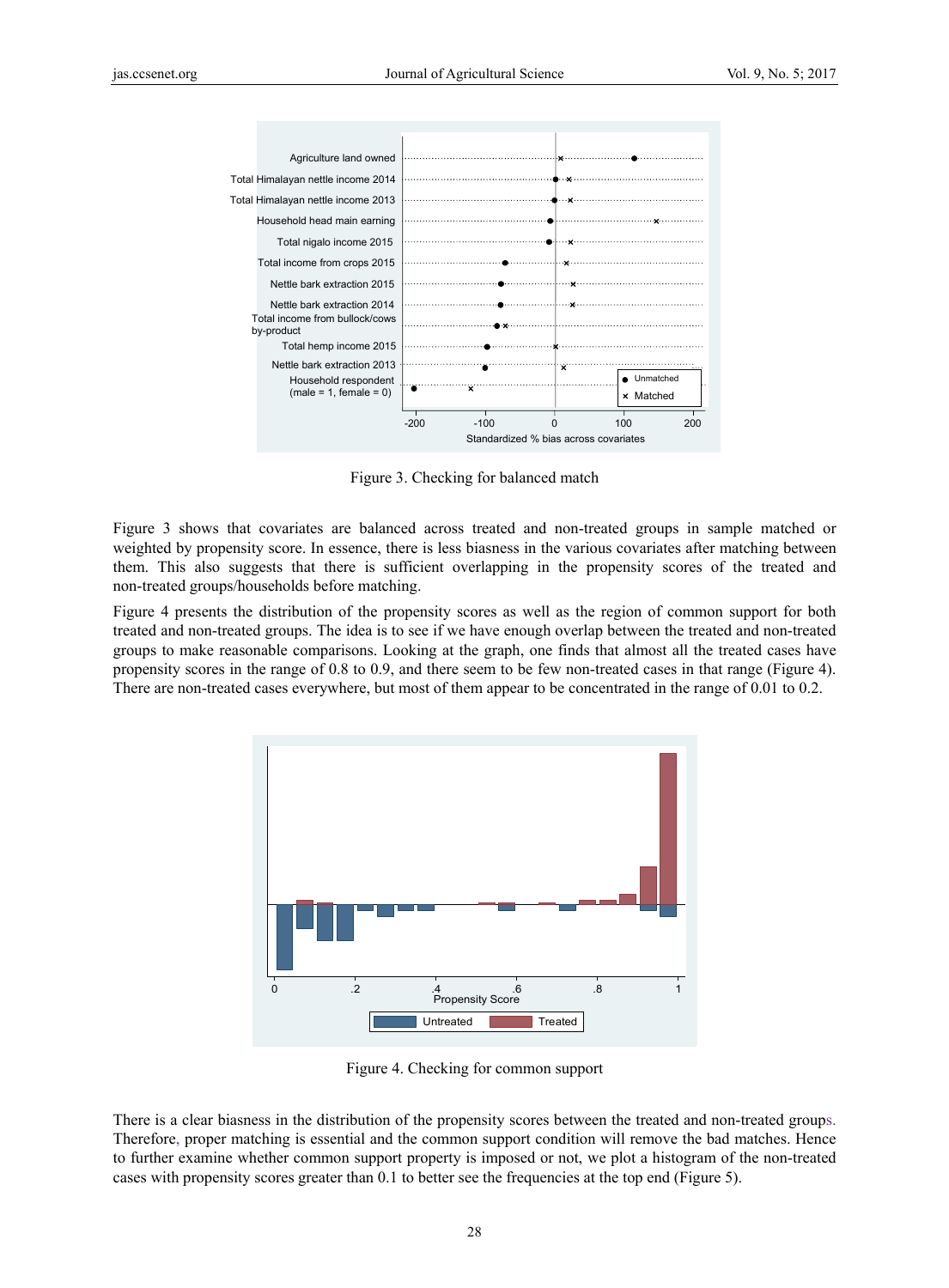

Figure 5. Common support property whether imposed or not

Figure 5 clearly depicts that there are non-treated cases that span the full range of propensity scores, but not many of them. Since we are doing matching with replacement, few non-treated cases with high propensity scores are used multiple times as matches to treated cases.

#### **6. Conclusion and Way Forward**

Using PSM technique, this paper examines the impact of the Himalayan nettle value chain program participation on households' income from the sale of nettle products in 2015. In the absence of randomization of the program, mere investigating the differences between the mean outcomes of treated individuals with that of non-treated individuals will yield biased estimation. Since PSM addresses biasness based on observable characteristics, it offers robust and reliable impact evaluation estimates.

In sum, this paper finds that program participation has positive and significant impact on the households' annual income from the sale of Himalayan nettle products. The participating households' annual incomes from the sale of Himalayan nettle products increases by NPR 2265-2410 than that of non-participating households with similar socio-economic characteristics. The study therefore argues that training on product development and market linkages are important to help increase productivity and decrease per unit cost of production of non-timber forest products like the Himalayan nettle. As such, District Development Committee (DDC) and Api Nampa Conservation Area (ANCA) need to promote Himalayan nettle and invest in the promotion of such non timber forest products. High quality end products made of Himalayan nettle are exportable and so the local government should facilitate mechanisms for the nettle collection, transportation and processing eliminating a lengthy procedure of getting collection permit. In essence, value chain development and market linkages are of utmost importance to diversify alternative livelihood options for natural resource dependent rural poor, thereby increasing their income from sustainable harvesting of non-timber forest products.

#### **Acknowledgements**

We would like to acknowledge Tariq Ahmad and Prabesh Devkota for their valuable contribution during pilot testing of household survey tool, translation of tool into Nepali language, data collection, and data entry. This study was undertaken under component one of the Kailash Sacred Landscape Conservation and Development Initiative (KSLCDI) of the International Centre for Integrated Mountain Development (ICIMOD), which is being implemented in India, Nepal and China. The KSLCDI is financed by Department for International Development (DFID)-UK Aid and Bundesministerium für Wirtschaftliche Zusammenarbeit und Entwicklung/ Deutsche Gesellschaft für Internationale Zusammenarbeit (GIZ) GmbH. We gratefully acknowledge the support of DFID and GIZ. Finally, we would like to thank the anonymous reviewers and the editor of this journal for their valuable comments and suggestions.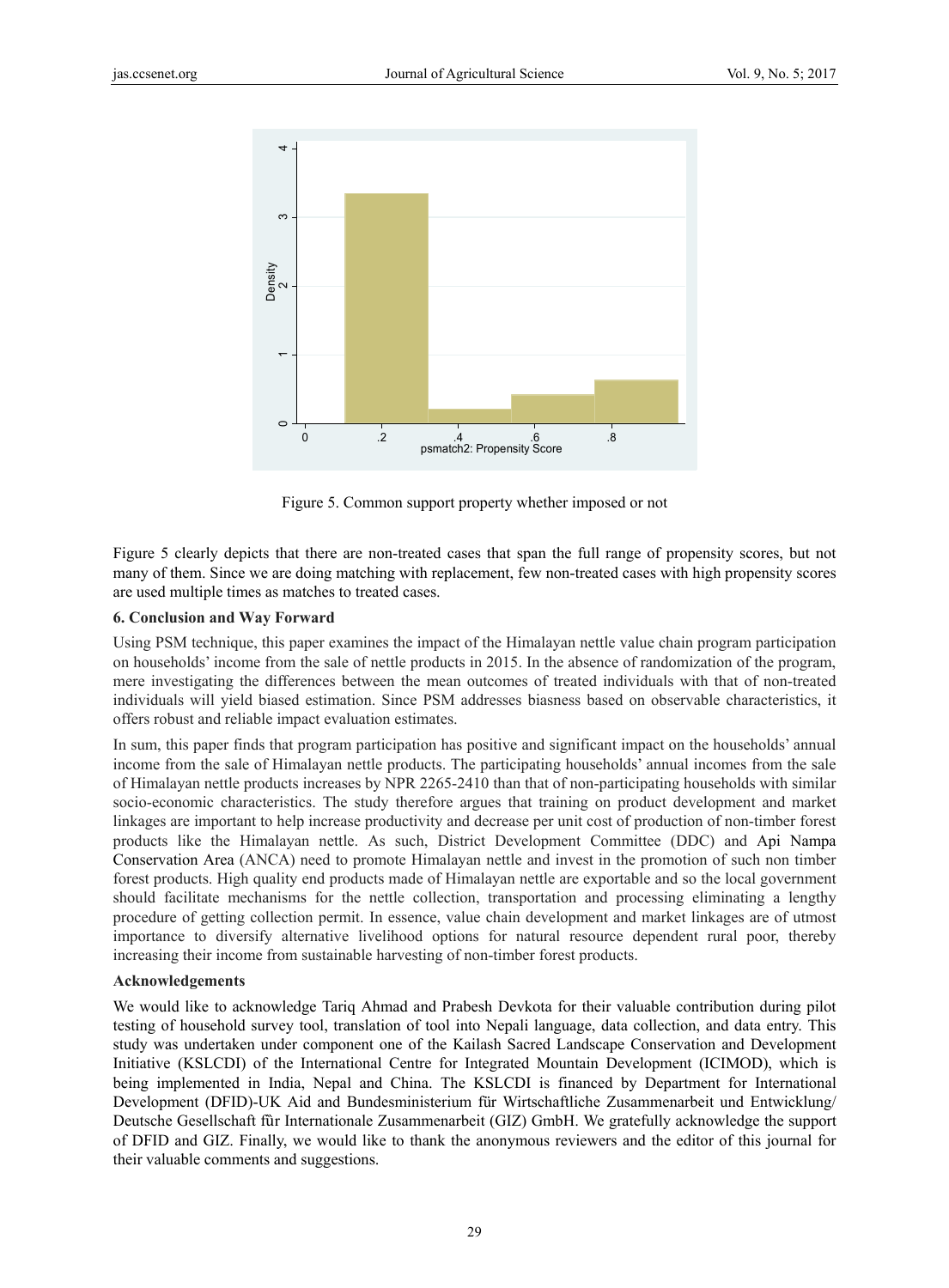#### **Disclaimer**

The views expressed in this paper are those of the authors and do not necessarily reflect the views and policies of the ADB, ICIMOD and KMRF. Any errors are solely of the authors and the organizations that the authors are affiliated with cannot be held responsible for any inaccuracies and/or errors.

#### **References**

- Altenburg, T. (2007). *Donor approaches to supporting pro-poor value chains. Report prepared for the Donor Committee for Enterprise Development Working Group on Linkages and Value Chains*. German Development Institute. Retrieved from http://www.fao-ilo.org/fileadmin/user\_upload/fao\_ilo/pdf/Donor ApproachestoPro-PoorValueChains.pdf
- Becerril, J., & Abdulai A. (2010). The impact of improved maize varieties on poverty in Mexico: A propensity score matching approach. *World Development, 38*(7), 1024-1035. https://doi.org/10.1016/j.worlddev. 2009.11.017
- Bonilla, C. A., & Cancino, C. A. (2011). The impact of the seed capital program of SERCOTEC in Chile. *Working Paper Series, 279*. Inter-American Development Bank.
- Bryson, A., Dorsett, R., & Purdon, S. (2002). The Use of Propensity Score Matching in the Evaluation of Active Labor Market Policies. *Working Paper Number 4*. Policy Studies Institute and National Centre for Social Research, Department Work and Pensions on behalf of the Controller of Her Majesty's Stationary Office, UK.
- Budhathoki, N., & Bhatta, G. D. (2016). Adoption of improved rice varieties in Nepal: Impact on household wellbeing. *Agriculture Research, 5*(4), 420-432. https://doi.org/10.1007/s40003-016-0220-z
- Cavatassi, R., González-Flores, M., Winters, P., Andrade-Piedra, J., Espinosa, P., & Thiele, G. (2011). Linking smallholders to the new agricultural economy: The case of the plataformas de concertación in Ecuador. *Journal of Development Studies, 47*(10), 1545-1573. https://doi.org/10.1080/00220388.2010.536221
- Choudhary, D., Pandit, B. H., Kala, S. P., Todaria, N. P., Dasgupta, S., & Kollmair, M. (2014). Upgrading Bay Leaf Farmers in Value Chains—Strategies for Improving Livelihoods and Poverty Reduction from Udayapur District of Nepal. *Society & Natural Resources, 27*(10), 1057-1073. https://doi.org/10.1080/ 08941920.2014.928392
- Choudhary, D., Pandit, B. H., Kinhal, G., & Kollmair, M. (2011). *Pro-poor value chain development for high value products in mountain regions: Indian Bay Leaf*. International Centre for Integrated Mountain Development (ICIMOD) Kathmandu, Nepal.
- Friis, I. (1981). A Synopsis of Girardinia (Urticaceae). *Kew Bulletin, 36*, 143-157. https://doi.org/10.2307/ 4119014
- Gelo, D., & Koch, S. F. (2014). The impact of common property right forestry: Evidence from Ethiopian villages. *World Development, 64*, 395-406. https://doi.org/10.1016/j.worlddev.2014.06.020
- Getachew, Y., Jaleta, M., & Gebremedihin, B. (2011). Impact of input and output market development interventions on input use and net income of households in Ethiopia. *Journal of Economics and Sustainable Development, 2*(9), 22-33.
- Government of Nepal, Ministry of Forests and Soil Conservation. (2014). *Value Chain Designing of Allo of Panchase Protected Forest Area*. Kathmandu, Nepal.
- Gurung, M. B., Partap, U., & Choudhary, D. (2015). Empowering mountain women through community-based high value product value chain promotion in Nepal. *International Journal of Agricultural Resources, Governance and Ecology, 11*(3-4), 330-345.
- Heinrich, C., Maffioli, A., & Vazquez, G. (2010). *A primer for applying propensity-score matching*. Inter-AmericanDevelopment Bank, Washington DC, USA.
- Hoermann, B., Choudhary, D., Choudhury, D., & Kollmair, M. (2010). *Integrated value chain development as a tool for poverty alleviation in rural mountain areas: An analytical and strategic framework*. Kathmandu: ICIMOD.
- ICIMOD. (2015). *Sustainable Livelihoods in the Kailash Sacred Landscape: Promotion of the Allo (Himalayan Nettle) Value Chain in Nepal*. Kathmandu, Nepal.
- ILO. (2006). *An ILO guide for value chain analysis and upgrading*. Geneva.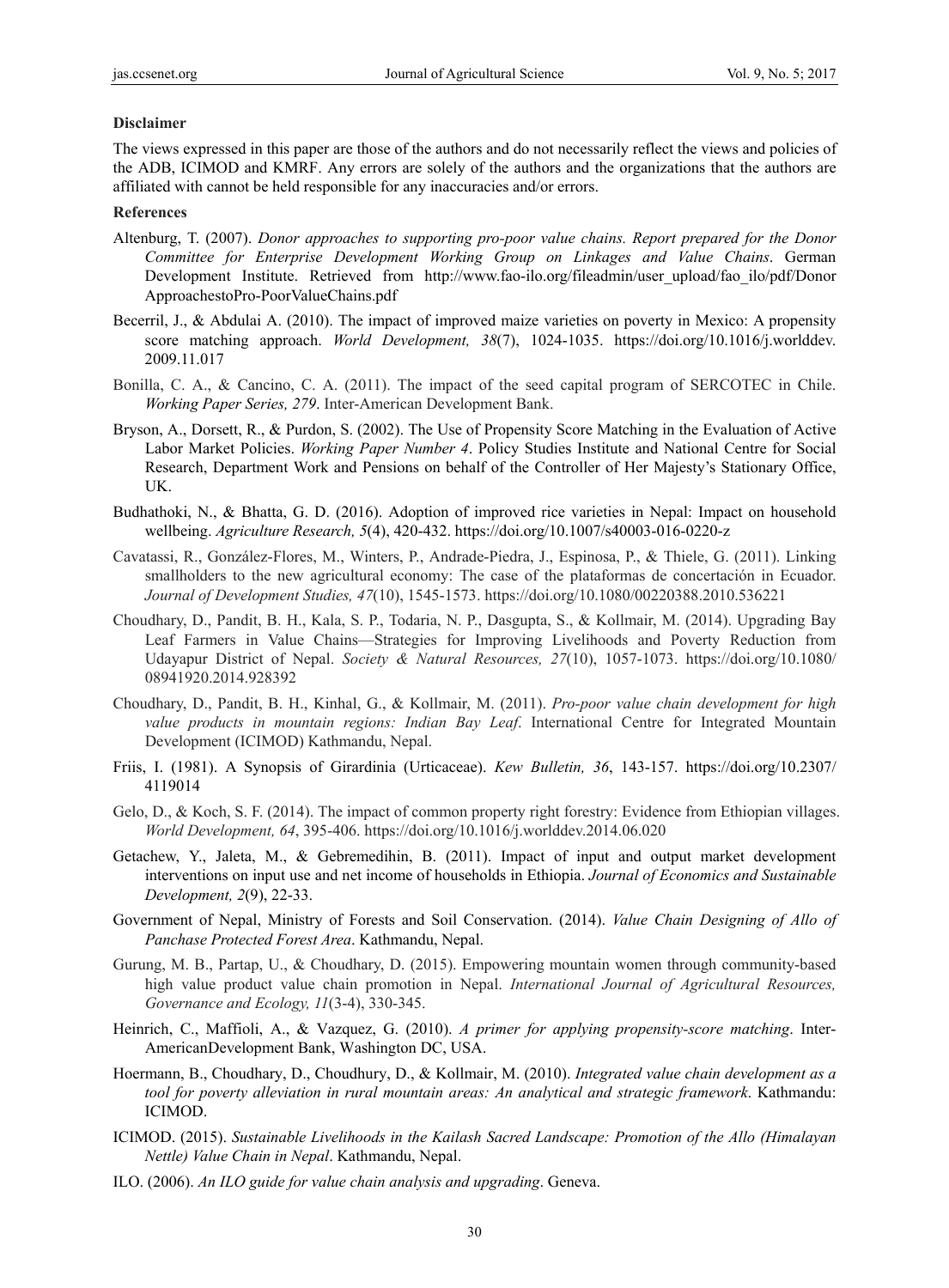- Kaplinsky, R. (2004). Spreading the gains from globalization: What can be learnt from value-chain analysis. *Problems of Economic Transition, 47*(2), 74-115.
- Khadka, M. S. (2009). The *Relationship between Child Labor and Microfinance: Evidence from Rural Bangladesh*. Maryland, USA: University of Maryland Theses and Dissertations. Retrieved from http://hdl.handle.net/1903/9660
- Mahapatra, A. K., Albers, H. J., & Robinson, E. J. Z. (2005). The impact of NTFP sales on rural household's cash income in India's dry deciduous forest. *Environmental Management, 35*(3), 258-265. https://doi.org/10.1007/s00267-003-8203-9
- Meaton, J., Abebe, B., & Wood, A. P. (2015). Forest Spice Development: the Use of Value Chain Analysis to Identify Opportunities for the Sustainable Development of Ethiopian Cardamom (Korerima). *Sustainable Development, 23*, 1-15. https://doi.org/10.1002/sd.1563
- Melaku, E., Ewnetu, Z., & Teketay, D*.* (2014). Non-timber forest products and household incomes in Bonga forest area, southwestern Ethiopia. *Journal of Forestry Research, 25*(1), 215-223. https://doi.org/10.1007/ s11676-014-0447-0
- Mendola, M. (2007). Agricultural technology adoption and poverty reduction: A propensity-score matching analysis for rural Bangladesh. *Food Policy, 32*(3), 372-393. https://doi.org/10.1016/j.foodpol.2006.07.003
- Paudel, A., Subedi, B. P., Gyawali, S., Thapa, G. K., & Sharma, M. B. (2009). Value chain analysis of non-timber forest products in Baglung district, Nepal. *Banko Janakari, 19*(2), 33-41.
- Rai, J. K., & Chapagain, S. P. (Eds.). (2014). *Value Chain Analysis of Forest Products in Koshi Hill Districts of Nepal: Challenges and Opportunities for Economic Growth*. Forest Action Nepal and RRN, Kathmandu.
- Shrestha, R., & Hoshion, T. (1998). Karyomorphological studies in Girardinia diversifolia (Link) Friis (Urticaceae) collected from Nepal. *Journal of Japanese Botany, 73*(3), 125-127.
- Stamm, A., & von Drachenfels, C. (2011). *Value Chain Development: Approaches and Activities by seven UN Agencies and Opportunities for Interagency Cooperation*. ILO, Geneva.
- Weber, J. G., Sills, E. O., Bauch, S., & Pattanayak, S. K. (2011). Do ICDPs work? An empirical evaluation of forest-based microenterprises in the Brazilian Amazon. *Land Economics, 87*(4), 661-681. https://doi.org/10.3368/le.87.4.661
- Wooldridge, J. M. (2010). *Econometric analysis of cross section and panel data*. The MIT Press, Cambridge, Massachusetts London, England.
- World Bank, & CBS, Nepal. (2011). *Nepal Poverty Map 2011 for all districts*. Indicator: Percentage of Poor. Retrieved from http://dataviz.worldbank.org/t/SASEP/views/NepalTargetLevelFinal/NepalPovertyMap 2011?:embed=y&:display\_count=no
- Wu, H., Ding, S., Pandey, S., & Tao, D. (2010). Assessing the impact of agricultural technology adoption on farmers' well-being using propensity-score matching analysis in rural China. *Asian Economic Journal, 24*(2), 141-160. https://doi.org/10.1111/j.1467-8381.2010.02033.x

#### **Notes**

Note 1. The Himalayan nettle and nettle are interchangeably used throughout the paper.

Note 2. 1 US\$ = NPR 107.